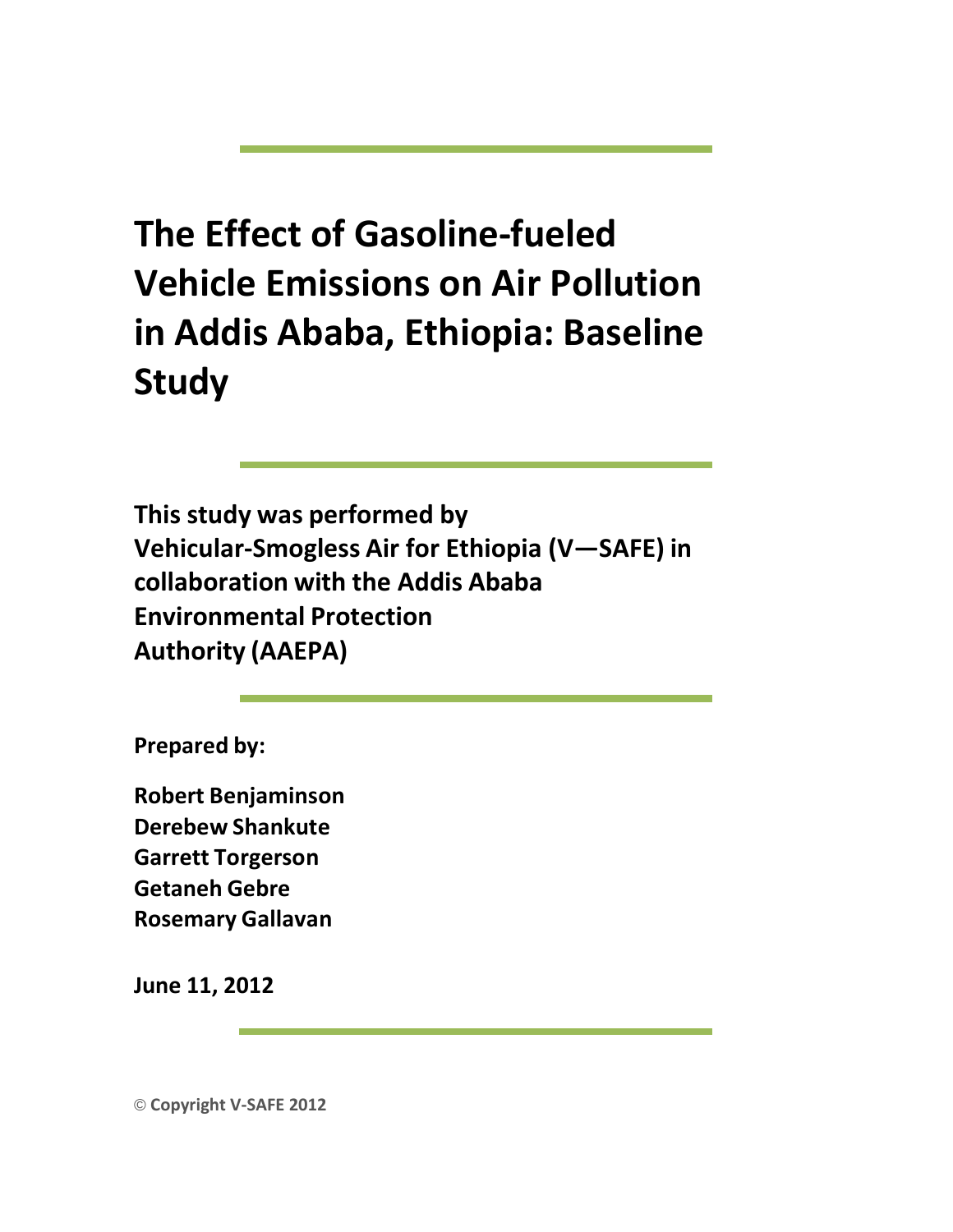## **1 Executive Summary**

This study evaluates the contribution of vehicular exhaust gas emissions to the ever-worsening ambient air pollution of the city of Addis Ababa. It was a joint effort between the Addis Ababa Environmental Protection Authority (AAEPA) and Vehicular-Smogless Air for Ethiopia (V-SAFE). The two major data collection tasks performed were:

1) to measure the ambient concentrations of hydrocarbons (HC), carbon monoxide (CO) and particulate matter (PM) at two sites for five days and

2) to perform visual and tailpipe tests on randomly selected in-use vehicles at roadside inspection stations. This part of the study was done for ten days at nineteen strategically selected sites. The duration of the study was from March 12 to March 25, 2011.

The two ambient sites selected for the current studies were Kera (Gofa Mazoria) and Urael. These sites were chosen because they were part of a 2007 and 2008 study (A Kume, 2010) that examined Addis Ababa's ambient air CO pollution. Kera (Gofa Mazoria) has high vehicle traffic volume and Urael is known for traffic congestion (Teju, 2005). This study attempted to determine if there were any significant changes since then; indeed, at both sites the pollution had gotten measurably worse. Additionally, the ambient HC, CO and PM concentration levels were found to be much higher than the USA standards. In particular, the ambient 3-hour average HC concentration levels for all test days at both test locations were approximately between eight to fifty-eight times higher than the USA 3-hour standard (New York, 1977).

The ambient CO concentration levels for all test days at both locations differed from each other. At Kera site, the 1-hour averages for all test days were approximately three times higher than the USA 1-hour standard. At the Urael site, however, the 1-hour averages for Wednesday and Friday were about four times higher than the USA 1-hour standard, but on Monday, Tuesday and Thursday it was about two times higher than USA 1-hour standard. This is probably because the quantity and density of Kera's traffic were relatively constant, while that of Urael varied widely from day to day. The daily ambient PM 6-hour average concentration levels for all test days at both locations were between four to thirteen times higher than the comparable USA 6-hour PM average readings (USEPA data, 2012).

The roadside inspections were conducted on 781 randomly selected vehicles. The median age of the sampled vehicles was 17 years. Most observed vehicles in the Addis Ababa fleet were taxis, but they were under-represented in the sample of tested vehicles because few of the drivers were willing to stop and get their vehicles tested.

The findings indicated that most of the tested vehicles were equipped with the factory-supplied emissions control devices, regardless of whether or not they were functioning. In addition, the roadside testing did not detect any use of leaded gasoline.

The overall weighted average vehicle tailpipe HC and CO emissions were 876 ppm and 4.6%, respectively, which is almost equal to the maximum allowable standards for the oldest vehicles (1966- 1967) in the California BAR-90 Smog Check program (700 ppm and 5.5 % for idle and 600 ppm and 4.5 % for 2500 rpm) (California BAR, 1996).

[Type here]© **Copyright V-SAFE 2012**